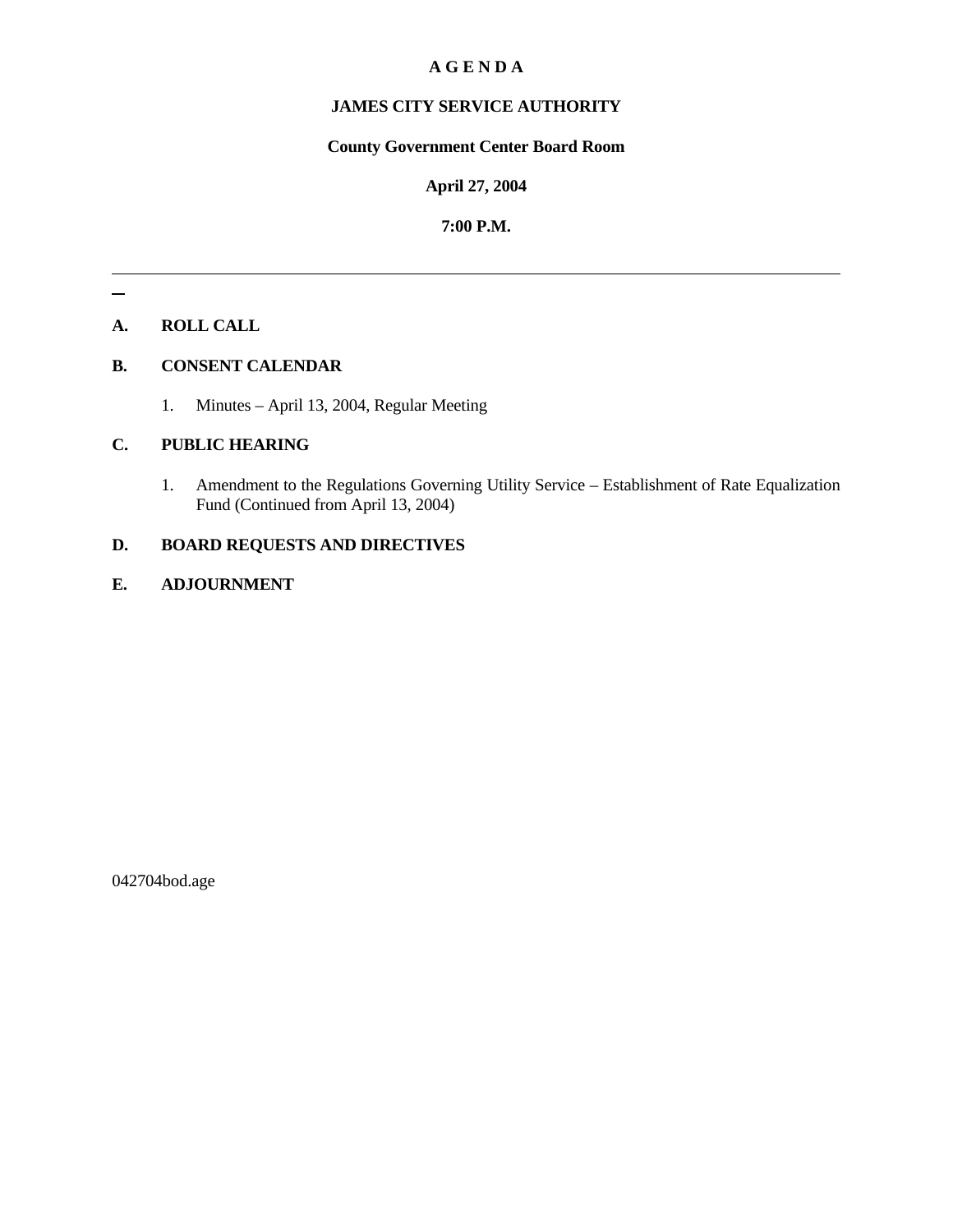# **AT A REGULAR MEETING OF THE BOARD OF DIRECTORS OF THE JAMES CITY SERVICE AUTHORITY, JAMES CITY COUNTY, VIRGINIA, HELD ON THE 13TH DAY OF APRIL 2004, AT 7:00 P.M. IN THE COUNTY GOVERNMENT CENTER BOARD ROOM, 101 MOUNTS BAY ROAD, JAMES CITY COUNTY, VIRGINIA.**

### **A. ROLL CALL**

Jay T. Harrison, Sr., Chairman John J. McGlennon, Vice Chairman M. Anderson Bradshaw Bruce C. Goodson Michael J. Brown

Sanford B. Wanner, Secretary Leo P. Rogers, Deputy County Attorney Larry M. Foster, General Manager

#### **B. CONSENT CALENDAR**

Mr. McGlennon made a motion to adopt the item on the Consent Calendar.

The motion passed by a unanimous voice vote.

1. Minutes - March 23, 2004, Regular Meeting

#### **C. PUBLIC HEARING**

#### 1. Amendment to the Regulations Governing Utility Service - Establishment of Rate Equalization Fund

Mr. Larry M. Foster, General Manager of the James City Service Authority, stated that at its meeting on January 27, 2004, the Board directed staff to set a Public Hearing for the establishment of a Rate Equalization Fund for development of independent water systems constructed after the date of approval of the amendment to the Regulations Governing Utility Service establishing the provisions for the fund.

The Board and staff discussed continuing the Public Hearing until the next meeting to permit the Peninsula Home Builders Association the opportunity to voice their opinion on this item and to permit staff time to review the language of the proposed amendment to ensure the Board has latitude to use the earnings and principal in the Trust, and methods of returning monies in the Trust should development be connected to the County's central water system.

Mr. Morton stated that staff will review the recommendations and the proposed amendment, and commented on the burden to staff of tracking down individuals years later to repay individual property owners for the contribution made to the proposed Trust for their property.

Mr. Goodson made a motion to defer the item to April 27, 2004. Mr. Bradshaw requested the motion be amended to continue the Public Hearing to April 27, 2004.

Mr. Harrison opened the Public Hearing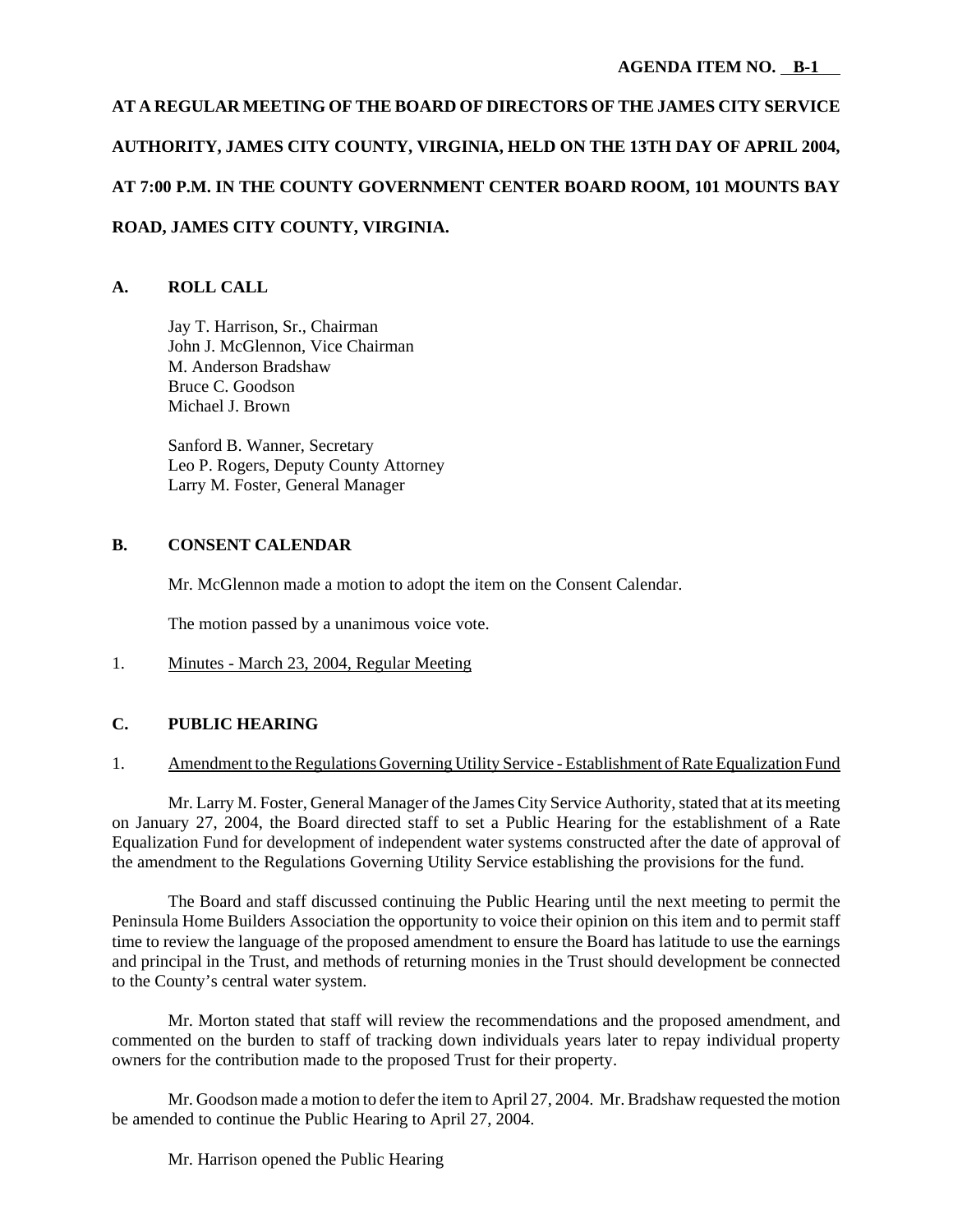1. Mr. Robert Duckett, Director of Public Affairs with the Peninsula Housing and Builders Association, requested continuance of the Public Hearing and thanked Mr. Foster for his professionalism in keeping the community informed about matters such as this that comes before the Board.

As no one else wished to speak to this matter at this time, and without objection from the Board, Mr. Harrison continued the Public Hearing to April 27, 2004.

The Board and staff briefly discussed the unlikely possibility of affordable housing on three-acre lots.

The Board and staff discussed the possibility that this amendment could be implemented inside the Primary Service Area and agreed to include in the amendment language to define the Rate Equalization Fund for developments outside the Primary Service Area (PSA) if the Regulations don't already exclude such activity within the PSA.

#### **D. BOARD REQUESTS AND DIRECTIVES -** None

#### **E. ADJOURNMENT**

Mr. Brown made a motion to adjourn.

The motion passed by a unanimous voice vote.

Mr. Harrison adjourned the Board at 8:45 p.m. until 7 p.m. on April 27, 2004.

Sanford B. Wanner Secretary to the Board

\_\_\_\_\_\_\_\_\_\_\_\_\_\_\_\_\_\_\_\_\_\_\_\_\_\_\_\_\_\_\_\_

041304bod.min